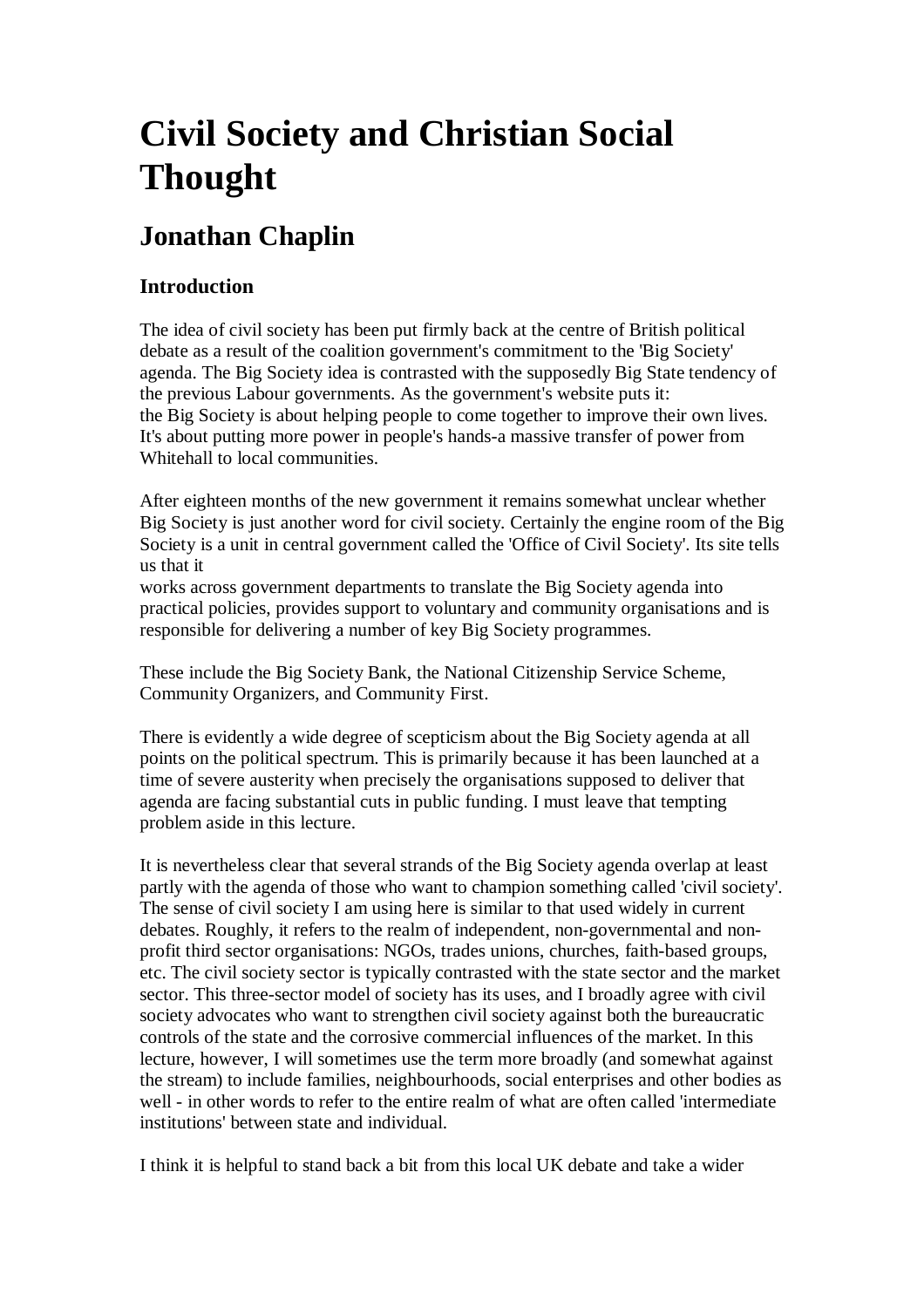view of the idea of civil society. When we do that we see a broader, and rather more confusing, range of meanings attached to the term. And behind those meanings lie quite different political and moral priorities. As an American commentator on civil society, Christopher Beem, has rightly noted, the meanings given to the term depend crucially on what its protagonists want civil society to do. And to show how Christian social thought might make a contribution to European reflection on civil society I think it is helpful to look carefully at those meanings and priorities - to look at what advocates want to achieve culturally and politically when invoking the term civil society. Certainly the contribution of Christianity needs to be more than merely the mobilisation of churches to become one of many recipients of Big Society funding or its parallels in other European contexts - crudely, just putting out the begging bowl.

When we begin to survey the varieties of civil society thinking over the last generation or so we quickly become aware of very different discourses and much disagreement. An American writer Don Eberly, author of *The Essential Civil Society Reader* (2000), writes that, faced with so many contrasting views, the sceptic will wonder whether the concept has any substantive meaning at all or 'merely serves as a useful rhetorical cover for essentially the same ideological debate that has been taking place for decades'. I am not quite that sceptical. And in taking the measure of the idea we have to start somewhere. So to try to impose some order on this sprawling material I want to distinguish four distinct models of civil society that have shaped the debate in both Europe and North America over the last 40 years or so. I call them the oppositional, the protective, the integrative and the transformative models.

# **Four Models of Civil Society**

#### *1: the Oppositional Model*

First, the oppositional model. The earliest wave of late twentieth-century civil society theorising emerged in Eastern Europe in the context of resistance to totalitarianism. The goal of those pioneers of 'civil society' was to carve out a sphere of free social initiative apart from the state, however small and fragile - in basements, coffee shops, theatres, informal (and often illegal) publishing networks. East Europeans invoked the notion of civil society to refer to a sphere of autonomous and 'self-limiting' popular deliberation and organisation; by 'self-limiting' they meant non-revolutionary, since that was the only available option. In this sphere, participants would think and act beyond the reach of the apparatus of the state, seek to defend the human rights of dissidents, workers, believers and others, and, perhaps, eventually mount democratic challenges to their oppressive regimes. We know the remarkable story since then: oppositional civil society groups played critical roles in mobilising popular and international support for the most far-reaching political transformation of the twentieth century.

A major challenge to this model, however, was what to do with the new freedom once it had been secured after 1989: how to move from a purely oppositional stance in which the state was the enemy to be challenged or at least circumvented, to a constructive stance made necessary when dissidents became governors. This was the challenge of postcommunist nation-building. Perhaps the lack of preparedness for that (which was entirely understandable) was part of the reason why postcommunist states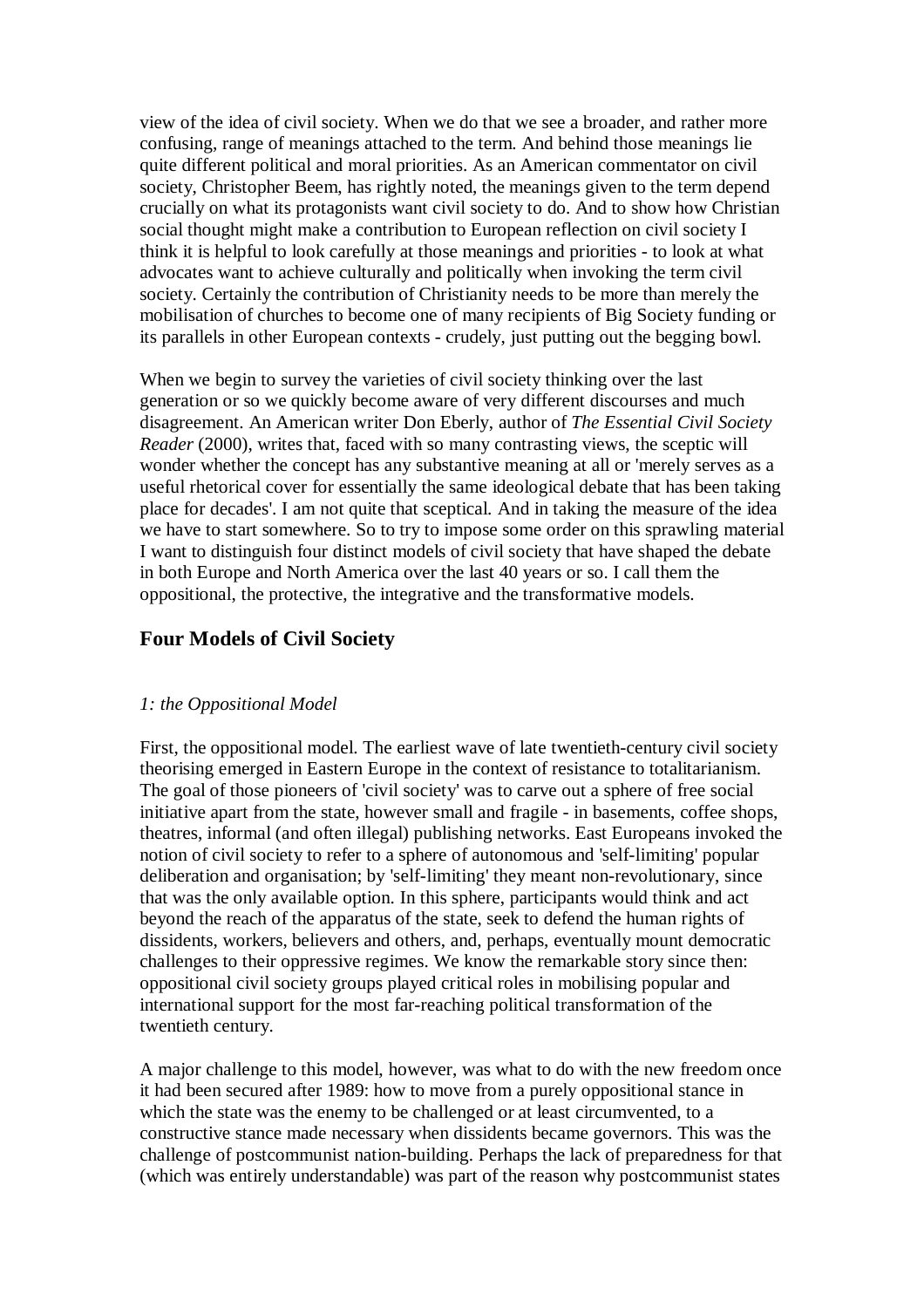in the 1990s and 2000s were so vulnerable to the blandishments of neo-liberal marketbased solutions offered from the USA, or in some cases to a rapid slide into oligarchic authoritarianism. The reality of civil society never fully died out under communism but it was drastically weakened and so unready for postcommunist reconstruction.

Yet we rightly applaud civil society organisations for contributing to the largely peaceful overthrowing of totalitarianism across most of Eastern Europe. It remains true that civil society can, and in some circumstances must, act as the locus of democratic resistance to authoritarianism. And that is the case across the world today, most recently, for example, in the Arab Spring, but also elsewhere. Consider, for example, the remarkable 2011 Reith Lectures by Aung San Suu Kyi - the recordings had to be smuggled out of Burma - telling the world the inspirational story of peaceful resistance in one of the world's most despotic regimes.

But I think we also recognise, as East Europeans like Václav Havel themselves did, that a view which sees civil society solely or mainly as a site of resistance to authoritarianism will only be able to take a society a few steps in the direction of stability and justice. It will rightly focus its attention on, for example, NGOs or social movements dedicated to blocking or exposing abuses of power but it will then need to also construct a more positive and long-term view of what a wide range of civil society institutions can offer to a flourishing society once freedom and peace are better secured, and of how they can best relate to the state.

#### *2: the Protective Model*

Second, the protective model. This model seems a long way from the first, and indeed it is, both conceptually and geographically. It is well represented in the book by Don Eberly I just mentioned: *The Essential Civil Society Reader*. In fact this book should probably be titled the essential US civil society reader: its contributors, and its agenda, are almost entirely American. One of the model's main intellectual inspirations is Alexis de Tocqueville, and there has emerged what can be called a distinctive 'neo-Tocquevillian' strand of civil society thinking which has achieved prominence in the USA. It is quite a diverse group, including, for example, communitarians such as Amitai Etzioni, sociologists of culture such as Robert Putnam, and social conservatives such as Peter Berger and Richard Neuhaus.

Some will recall that in the 1970s, even before the term 'civil society' was back in currency, Berger and Neuhaus invoked the term 'mediating structures' in an influential pamphlet *To Empower People* (1977, revised edition 1996). They expressed deep and valid concern about the pervasive power of bureaucratic 'megastructures' such as the state, large business enterprises, and professional corporations, and urged a recovery of 'people-sized' institutions able to shield individuals from those megastructures and supply a vital source of subjective meaning and social values they fail to offer. Communitarians such as Etzioni later warned against the rapid depletion of community-sustaining values and recommended a range of policies aimed at empowering those neglected institutions and practices that alone can restore such values.

A principal concern of these American writers is the need to shore up, or recreate, certain small-scale institutions thought to be especially at risk under the sustained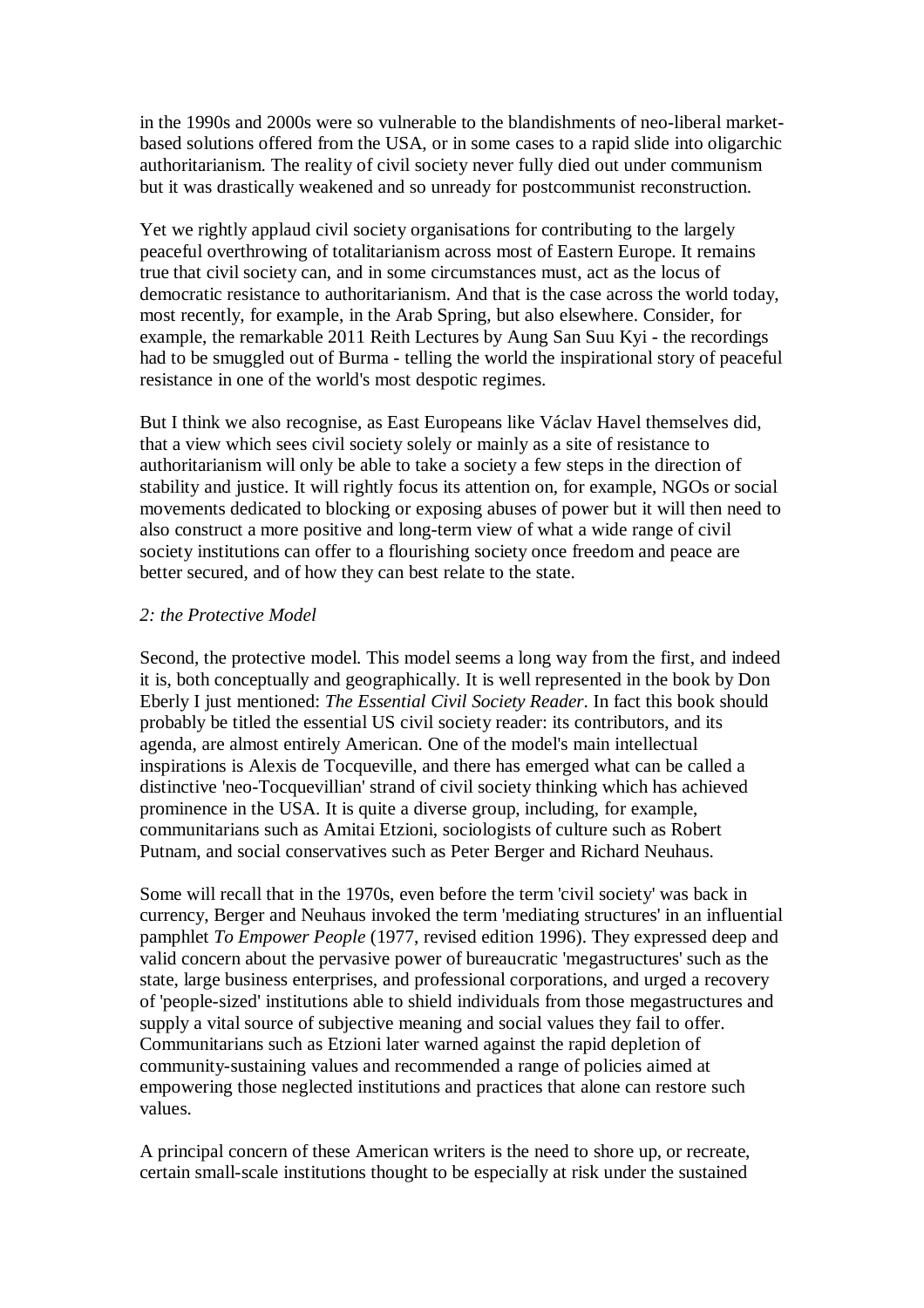pressures of advanced capitalism and individualist liberal democracy. Such institutions are, they claim, dangerously vulnerable to the predatory power of bureaucratic states and (at least for some) the corrosive effects of markets. This model, then, looks to the institutions of civil society to perform essentially protective or remedial functions: the renewal of threatened social bonds, the revival of social capital and the restoration of social cohesion. And its focus reflects, in turn, a conservative tendency to locate the principal source of social pathologies not first in politics or economics but in culture - the realm in which values and virtues are reproduced. Hence their special concern with value-producing institutions, and also their comparative lack of interest in political institutions and markets.

This focus leads to a certain type of definition of civil society. Here is Eberly's, for example: civil society is

that sector of society in which non-political institutions operate-families, houses of worship, neighbourhoods, civic groups, and just about every form of voluntary association imaginable.

Eberly also recognises that such institutions serve a wider purpose beyond themselves. They indirectly help sustain the economy and the polity, while also compensating for some of the deficiencies of both: they

mediate between the individual and the large mega-structures of the market and the state, tempering the negative social tendencies associated with each; create important social capital; and impart democratic values and habits.

I think the protective model is insightful as a reminder that humans can indeed only flourish if their lives are solidly rooted in what are sometimes deprecatingly called traditional institutions: family, neighbourhood, local associations, faith communities, and so on - institutions with a strong sense of shared identity and belonging and which inculcate in members a sense of the obligations of community. Indeed it seems that 'liberal' citizens - those equipped to exercise independent responsibility in society and politics - need to be nurtured in 'non-liberal' institutions (that is, institutions which are not founded solely on the idea of individual freedom but which are characterised by belonging, authority and tradition). There are ample grounds in Christian social thought to support this point.

But at the same time we do need to note an important criticism of the protective model, namely its relative neglect of politics. It fails fully to reckon sufficiently with the scale of the political interventions that may be required if such small-scale mediating structures are actually to do what proponents expect of them - interventions to address systemic economic inequality, for example, so that families are actually free to flourish and grow and not torn apart by poverty. The model's preoccupation with culture and its low expectations of political reform also seem to assume that mega-structures such as the state and large corporations cannot be significantly refashioned in such a way as to actually relieve the burdens they impose on fragile civil society institutions. We are simply stuck with them, and can only hope to carve out a few spaces of immunity around their edges. At least some versions of the continental European social market model (in Germany, the Netherlands, Scandinavia, for instance), clearly suggest otherwise. It seems we need to look for a wider category of civil society institutions and a more complex view of their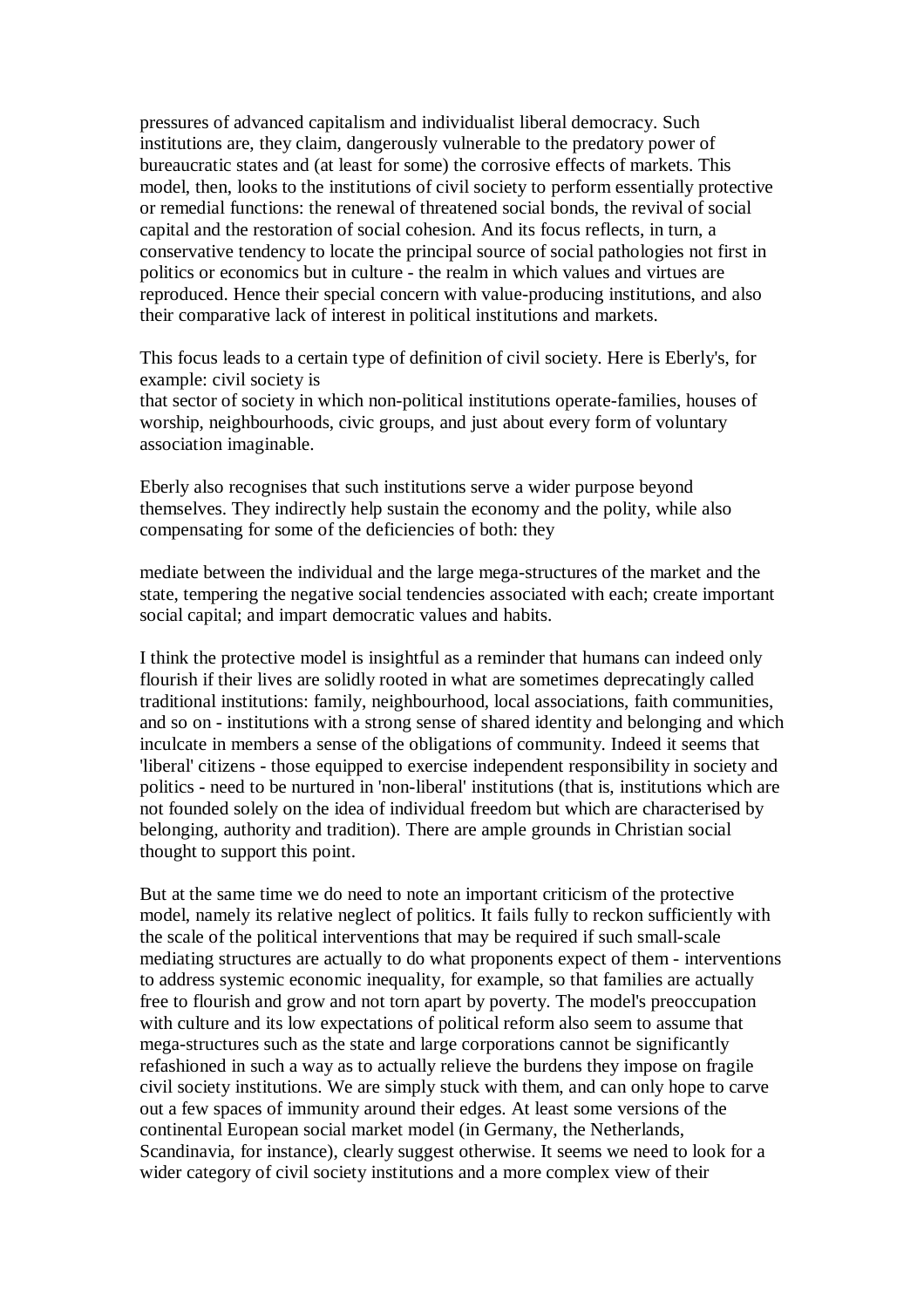#### relationship to the state.

#### *3: the Integrative Model*

The integrative model seems to offer such a wider view. This model calls for a much more intimate, more positive and mutually supportive relationship between civil society institutions and the state. One of the intellectual inspirations of this model is Hegel, and Charles Taylor and some European corporatists are contemporary advocates. But the model has been fed from a variety of sources, and, although it is perhaps the least well-recognised, it is probably the one closest to what has actually been happening in many European nations, including the UK at least since 1997. It seems to me that for all the neo-liberal rhetoric across Europe of the last thirty years, and several neo-liberal policy shifts, these integrative arrangements seem to have continued in some form throughout, albeit more so in continental Europe than in the UK. Even the Big Society agenda does not propose to do away with most of the regulatory controls on putative non-governmental service providers.

For adherents to the integrative model, civil society institutions will not flourish simply by being left to their own devices or just given money or legal protection by the state. Whatever their internal values, they also have a role in serving the purpose of political cohesion, and this requires them to be integrated closely into the public policy process. One example is the UK's Faith Communities Consultative Council set up in 2006. Taylor therefore suggests the need for a clearly political conception of civil society: a separate but not self-sufficient sphere, 'incorporated into the higher unity of the state', in which independent economic and other associations are integrated more or less closely into government. At the level of public policy, such integration would involve, Taylor says, an 'interweaving of society and government' in policy making. So while on the protective view, civil society is supposed to nurture social cohesion, on the integrative view a more important purpose of civil society is the achievement of political cohesion.

The recognition that civil society institutions are not self-sufficient but actually need the state-just as the state needs them-is, I think, a necessary complement to the depoliticised protective model. And it also finds strong support in Christian social thought, where the state has long been looked to as the unique integrator of the common good. Modern Christian social thought has only rarely been tempted by the minimal state of classical liberalism, even though it has also been wary of the big state of social democracy. It has recognised that civil society institutions cannot realise their own ends or contribute to the common good without some guidance from, and regulation by, and often funding from, the state. In fact it is probably true to say that, in social and economic policy, much modern Christian social thought seems closest to this model of civil society - certainly this would be the case for European Christian Democracy - even though it has also shared many of the concerns of the protective model.

Yet the integrative model has also been criticised for its tendency to lapse into a naïve view of bureaucratic direction. Integration of civil society institutions with public policy goals, however well-intentioned, can sometimes in effect mean incorporation into the state and thus a loss of proper independence - where they come to be mere service-delivery arms of the state. And let me add in passing that this is why churches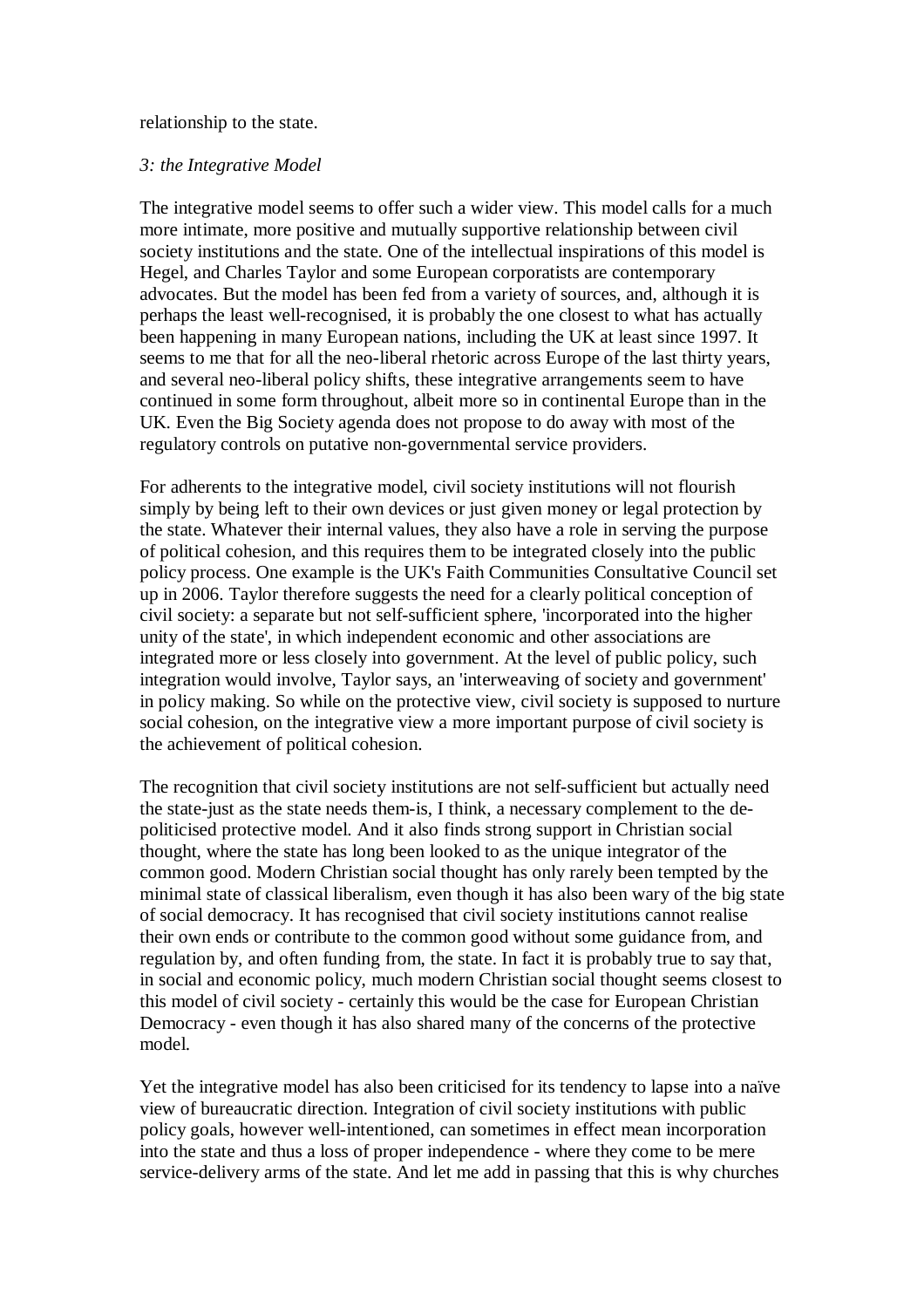should also be cautious before enlisting themselves in relationships such as serviceprovider contracts with central or local government. The experience of New Labour showed the potential hazards of this, and the experience of Big Society might create new ones.

#### *4: the Transformative Model*

The fourth model of civil society is the transformative model. Among the leading intellectual inspirations for this model are critical theorists like Jürgen Habermas. Advocates of this model have in mind more ambitious state interventions than those of the integrativists. For some, transformative projects could imply a reconstruction of a whole political society. Most advocates, however, envisage less radical changes, although perhaps quite far-reaching ones nonetheless: the anti-globalisation movement, for example, which seeks a global civil society to counter the pernicious effects of deregulated globalised markets; or national or global environmental campaigns such as 350.org which seeks drastic reductions in our dependency on energy derived from fossil fuels.

American political theorists Jean Cohen and Andrew Arato are leading representatives of the transformative orientation. They view civil society as based on self-limiting democratizing movements seeking to expand and protect spaces for both negative liberty and positive freedom and to recreate egalitarian forms of solidarity without impairing economic self-regulation.

Although they do not envisage any wholesale transformation of society, they hold that the chief purposes of civil society are two: first, to empower resistance to political and economic subordination and injustice; and, second, to create a transformative space for democratic self-governance - a space in which autonomy and equality can be recreated, yet outside the bureaucratic state which promised these goals but failed to deliver them. (Here we see the inspiration of the early oppositional views of civil society on the transformative model).

Civil society is transformative in the sense that it functions as a site of 'selfconstituting' democratic and egalitarian initiatives occurring relatively independently of the state and the economy, and operating beyond their imperatives. And it is also transformative in the sense that such initiatives will limit the excesses of political power and bring about significant political reform.

I already noted, when talking about the oppositional model, that it is important to see how quite a wide range of civil society institutions can function to resist authoritarian and oppressive governments. While such institutions may not be intrinsically political (churches, trades unions, for instance), they may have to rise to political roles in certain circumstances. Thus, for example, the role of the trades unions and the churches in resisting East European totalitarianism has been well documented. We might even say that families should be ready to rise to this political role: a strong family will be one in which children will be able to resist the ideological influences of the state, or, indeed, of the consumerist market.

The vulnerability of the transformative model, however, is that it risks viewing all components of civil society - even families, schools and religious groups - as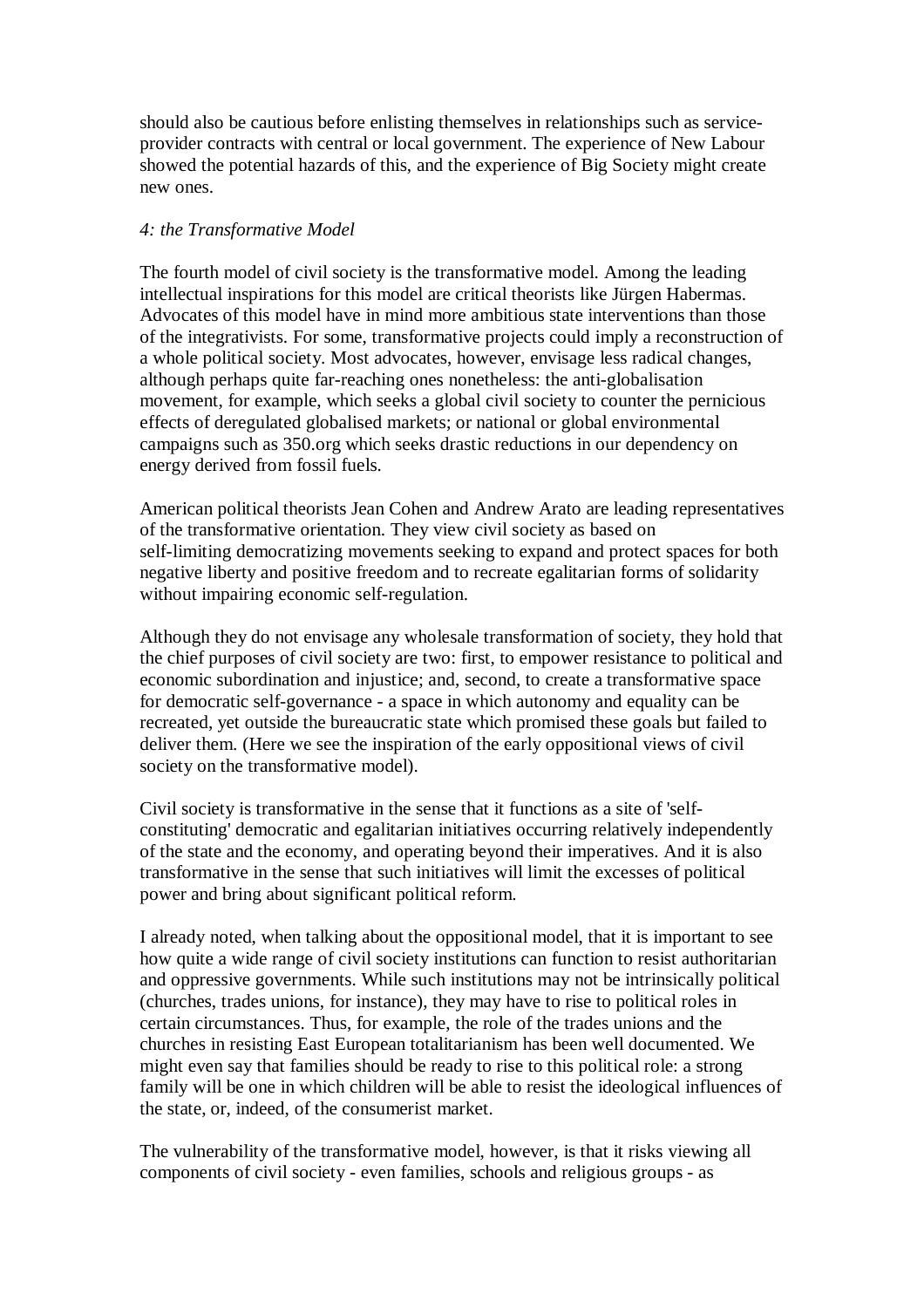instrumental to larger political purposes. The danger is that it will overlook the fact that such smaller-scale bodies may actually have to be protected from being directly enlisted in political projects if they are to be themselves, and so be in any position at all to contribute indirectly, and more effectively, to wider social and political goals. If families or schools are seen as training grounds for political protest, children will, as the phrase has it, grow up too soon - or perhaps, not grow up at all.

These, then, are the four models. There are obviously other ways to organise civil society discourse, but this is a start. At various points I have already hinted in passing at how insights from Christian social thought may affirm or challenge elements of the four models. Let me elaborate that claim more fully.

# **Insights from Christian Social Thought**

I want to suggest not only that Christian social thought today has useful insights to offer about civil society but that key foundations of what came to be known as civil society in Europe actually derived significantly from Christianity in the first place. There is always a risk of overstating this kind of historical claim: no one can sensibly doubt the enormous contribution of strands of Enlightenment thought to the consolidation of individual and associational freedom, or constitutionally limited government, for example. But, given our society's current deep historical amnesia about its very own origins, today we need to lay the emphasis on recovering attention for the neglected legacy of Christianity. Let me quote Charles Taylor on the point, who pays tribute to what he calls a 'key medieval insight', namely that 'society is not identical with its political organization'. In fact it is a patristic insight - it was one of the central insights of Augustine's social thought. Taylor notes that this insight was sharpened further by the emergence of the organisational independence of the church, which gave rise to what he calls a 'crucial differentiation, one of the origins of the later notion of civil society, and one of the roots of western liberalism'.

As classical civilisation unravelled, the appearance of the new phenomenon of the church - a historically unprecedented institution asserting a trans-political, transcendent, origin and authorisation - forever changed the nature of Western political thought and practice, and its view of civil society. Now Western society was confronted with the reality of two independently constituted and mutually limiting communities; the political community was no longer the final horizon of social experience. The effect of this was nothing less than what Eric Voegelin has called the 'de-divinization of politics'.

This is well-stated in a seminal article by Catholic philosopher John Courtenay Murray, entitled 'Are there two or one?' (in *We Hold These Truths*, 1960). Murray took the argument further, showing how the assertion of the independent authority of the church over against the state in time paved the way for the later assertion of the independent authority of many other spheres of human life. I think we can broaden Murray's historical account yet further to include institutions such as the orphanage, the monastic community, the university, the town, the guild; and, in the modern period, the profession, the trades union (which Leo XIII dignified by saying it had a 'natural right' to exist), the business enterprise, the charitable association, the school,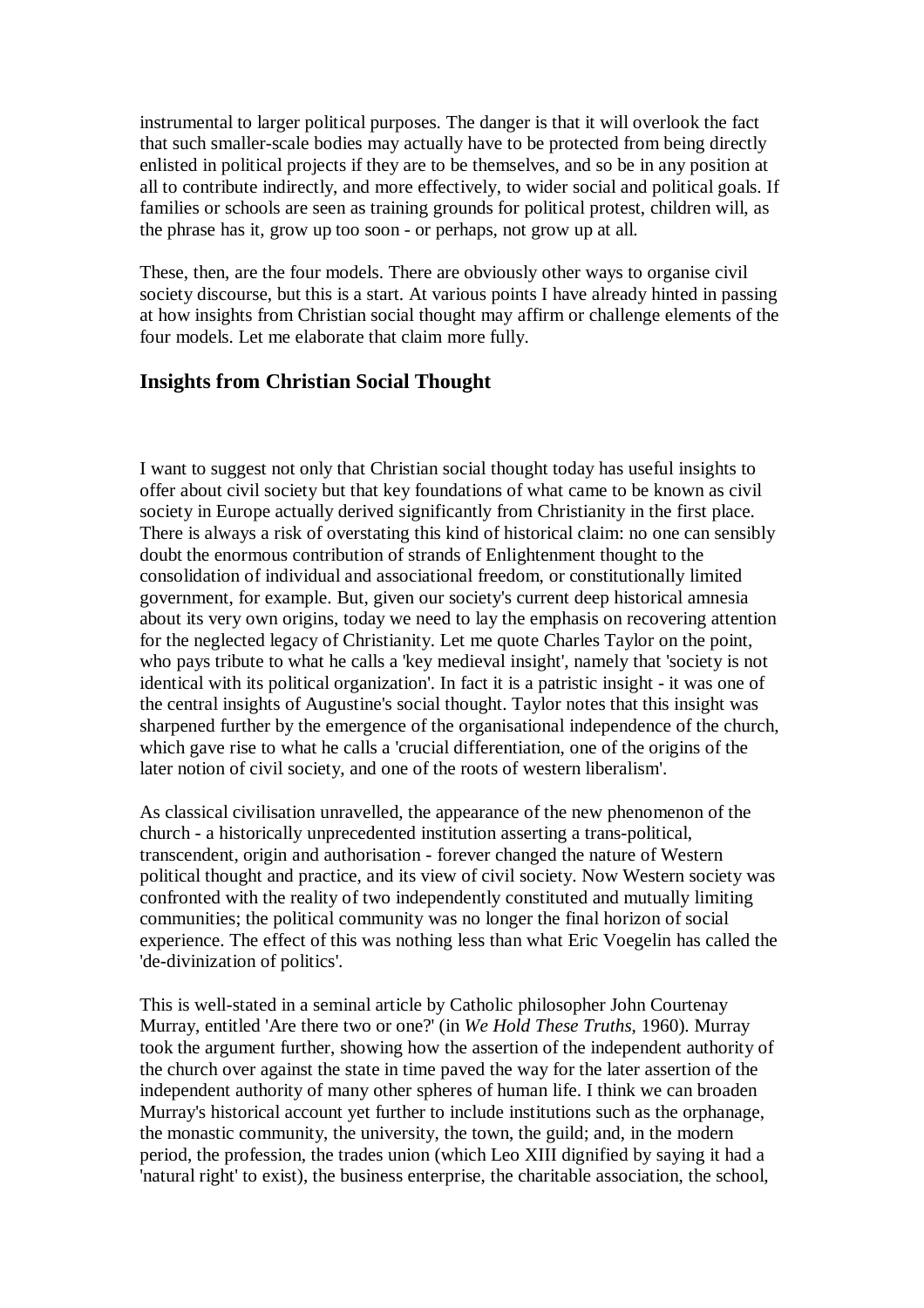the cultural association and yet more. All such institutions came in time to be seen as exercising independent moral, even religious, responsibility under God to serve the neighbour.

This idea was picked up and radicalised in the Reformation, especially in its Calvinist wing, which developed a highly distinctive associational theory, emerging when the belief in the 'priesthood of all believers' (all could exercise independent spiritual responsibility in the community of the church and before God) began to spill outside the church and into society generally.

These many institutions of what we now call 'civil society' came to be seen as playing indispensable roles in resisting the excesses of both individualism and statism. For example, in the 1931 encyclical *Quadragesimo Anno*, Pius XI argued two things: first, he warned of a decomposition of vital intermediate institutions under the corrosive influence of individualism; second, he laid down officially for the first time the crucial anti-statist principle of 'subsidiarity'-or, more strictly, the principle of 'the subsidiary function of the state'-which holds that it is a 'grave injustice' (and not just an administrative inconvenience) for higher social bodies to usurp the proper functions of lower bodies wherever the latter can adequately fulfil them. This assertion of the autonomy of civil society always went hand in hand with a strong affirmation of the principle of 'solidarity' (the duty of all to all) and the priority of the common good over private or sectional interests. John Paul II later summed up the social vision implied by these notions thus, in *Centesimus Annus* (1991) (§13): the social nature of man is not completely fulfilled in the State, but is realized in various intermediary groups, beginning with the family and including economic, social, political and cultural groups which stem from human nature itself and have their own autonomy, always with a view to the common good.

There are many other modern and contemporary Christian sources that could be mentioned here as contributors to this broad vision of the person, civil society, and state. Let me simply summarise five key principles which underlie this vision and which, I suggest, are still highly important today:

- the created sociability of human nature, and the natural human propensity toward, and need for, rich contexts of community and association;
- the plurality of distinct institutional arenas in which this sociability comes to expression, from family to state (and beyond), the independence of which must be honoured by the state;
- the need for a realm of individual and institutional freedom, going beyond any particular institutional affiliation, in which people can responsibly and creatively explore and pursue their legitimate human callings and collective goals; this is to include a strong protection of religious freedom, both of individuals and of institutions, as well as many other core 'human rights';
- a positive role for the state in securing the conditions necessary to advance justice and the common good, including, crucially, a leading role in the supporting, coordinating, and regulating of the institutions of civil society and in the curtailing of their damaging effects;
- the need for democratic space to engage in collective political action, both within and against the state, to urge the state and other institutions toward their responsibilities for justice and the common good.